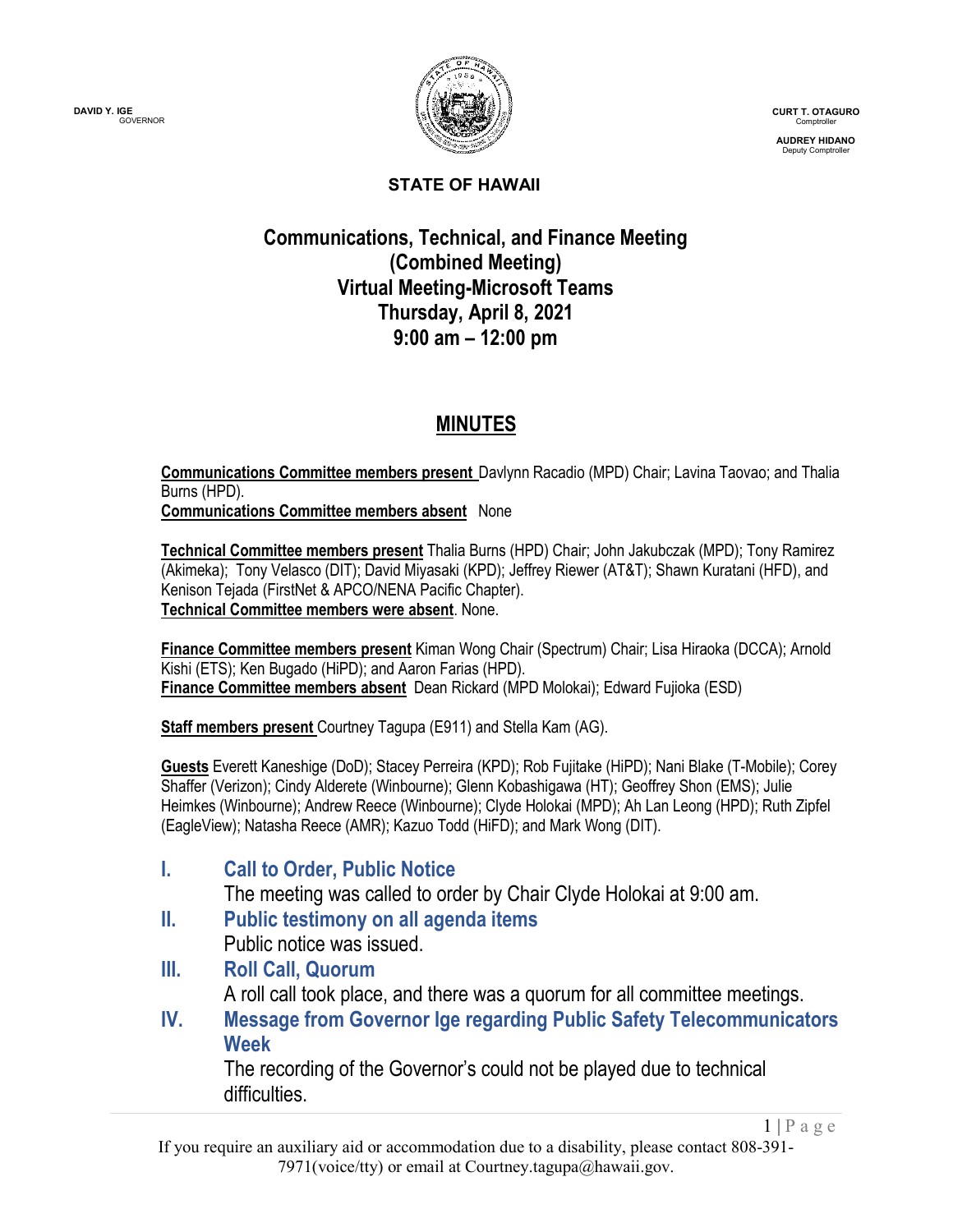### **V. Update on Kauai Transition to NG911 – E. Ke**

There were no updates from Kauai at this time.

#### **VI. Review and approval of last meeting minutes.** Kiman Wong motioned to approve. Tony Ramirez seconded the motion. A roll call vote was taken, and the minutes were approved by all committee members present.

- **VII. Winbourne Consulting, LLC Update – Andrew Reece, Cindy Alderete, Julie Heimkes:**
	- i. Deliverable ESInet Detailed Design Document
	- ii. Will work with Kauai on the specific details of this document
	- iii. May 2021 911 Technical Committee Meeting Agenda
		- 1. Update on Detailed Design Documents

Thalia Burns asked how Winbourne would determine the cost for each PSAP without visiting the PSAP to understand its operations. Winbourne is waiting to understand the procurement regulations for each county and the requirements for each PSAP before a cost may be determined. Winbourne is also planning a site visit for each PSAP to determine their needs requirement.

## **VIII. Committee Updates by Committee Chairs**

- a. Communications Committee Davlynn Racadio Davlynn summarized the progress on HB 73 SB1 that will recognize dispatchers as emergency workers.
- b. Technical Committee Thalia Burns
	- i. Educational Investigative Committee Jeffrey Riewer April 28 will be the 1st opportunity to start the classes. We have from 7-9 participants.
	- ii. ICTE Investigative Committee- Everett Kaneshige
		- 1. APCO Nexus Conference-May 18-19, 2021 (Tentative) There are 9 people who wanted to attend the virtual conference. More information regarding the meeting will be made available at the next meeting.
		- 2. Request funding approval for:
			- a. HFD moving expenses for CAD server from FMB to JTMC-\$40,000.

Jeffrey Riewer motioned to approve the moving request for \$40,000. Tony Ramirez seconded the motion. A roll call vote was taken, and the motion was unanimously approved by all the technical committee members present.

b. HFD wishes to fund O/T and tuition for the for APCO Certification Program.

Jeffrey Riewer motioned to amend the agenda to allow O/T and tuition costs for the APCO Certification Program for all PSAPs. Tony Ramirez seconded the motion. A roll call vote was taken, and the motion was unanimously approved the motion by all technical committee members present.

c. Thalia Burns acknowledged to the Board that the APCO Nexus Conference was changed from onsite to virtual with a price of \$49/person and the board will support those who wish to attend the APCO Nexus Conference.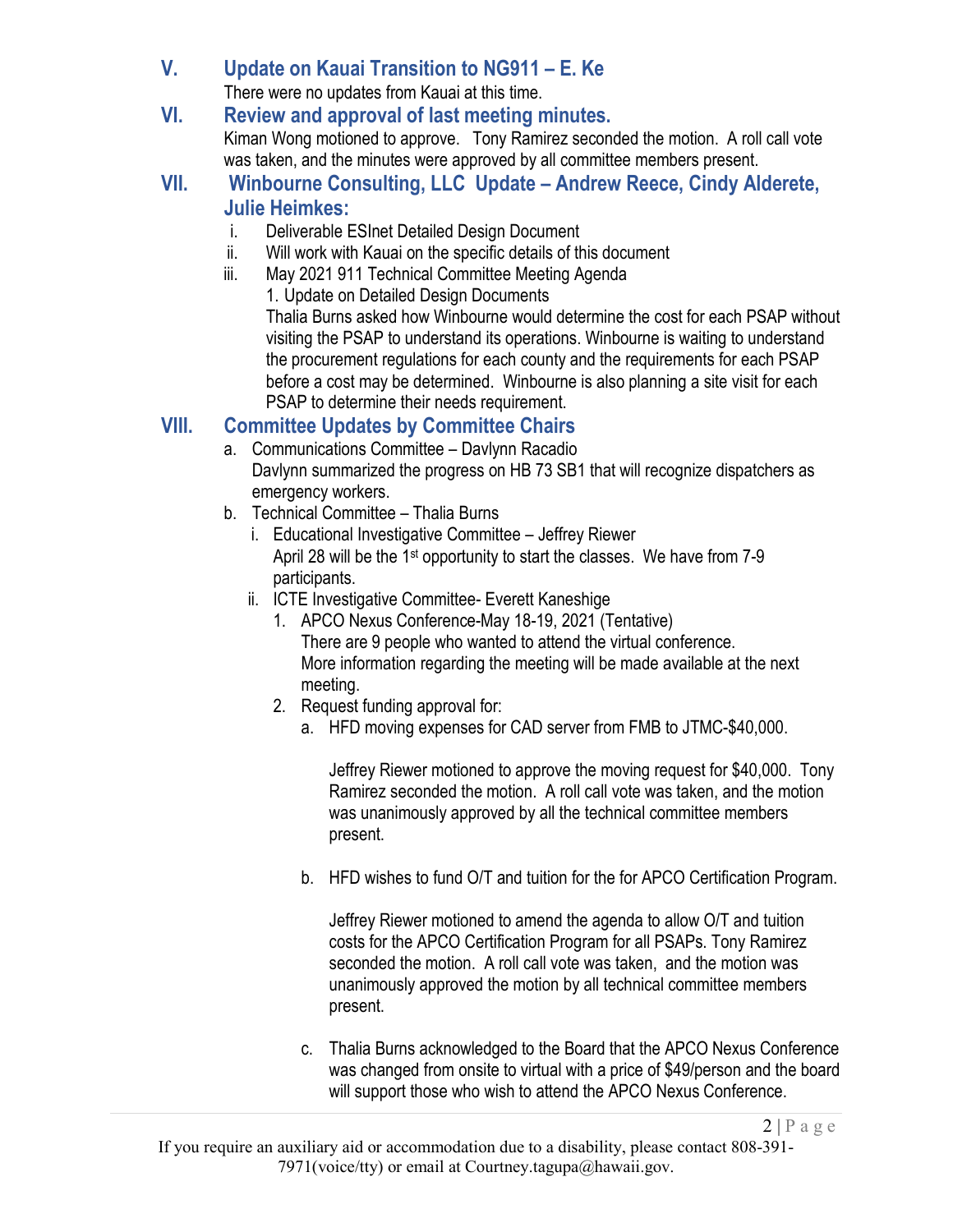d. KPD additional funding for taxes on CAD Maintenance Agreement - \$11,869.29.

Tony Ramirez motioned to approve the additional taxes. Tony Velasco seconded the motion. A roll call vote was taken, and the motion was approved unanimously by all the technical committee members present.

- e. HiFD upgrade radio consoles to add more capability \$3,455. There was no motion taken since the funding request was for an upgrade for a radio console. Radio related items are not allowable.
- f. MPD additional budget for recorder \$124,502. David Miyasaki motioned to approve the additional budget for the logging recorder. Tony Ramirez seconded the motion. A roll call vote was taken, and the motion was approved unanimously by all technical committee members present.
- c. Finance Committee Kiman Wong
	- i. Report on Monthly and Y-T-D Cash Flow

Kiman Wong reviewed the Monthly Cash Flow report with the Finance Committee.

- ii. Request funding approval for:
	- 1. HFD moving expenses for CAD server from FMB to JTMC-\$40,000. Arnold Kishi motioned to approve the moving expenses for \$40,000. Lisa Hiraoka seconded the motion. A roll call vote was taken, and the motion was approved by the finance committee members present.
	- 2. HFD O/T for APCO Certification Program. The motioned was deferred to the next month's meeting.
	- 3. KPD additional funding for taxes on CAD Maintenance Agreement \$11,869.29 Lisa Hiraoka motioned to approve the additional taxes. Arnold Kishi seconded the motion. A roll call vote was taken, and the motion was approved by all finance committee members present.
	- 4. HiFD upgrade consoles to add more capability \$3,455. No motion was permitted since the radio component of the funding request was unallowable.
	- 5. NENA Conference FY 2022 \$10,500 (additional) Lisa Hiraoka motioned to approve the additional amount. Arnold Kishi seconded the motion. A roll call vote was taken, and the motion was unanimously approved by all finance committee members present.
	- 6. MPD additional budget for logging recorder \$124,502. Lisa Hiraoka motioned to approve. Edward Fujioka seconded the motion. A roll call vote was taken, and the motion was unanimously approved by all finance committee member present.

 $3 | P \text{ a ge}$ 

#### **IX. PSAP Status Updates**

- a. Kauai KPD Stacey Perreira for E. Kalani Ke KPD lost one dispatcher but gained two in May. Installed Rapid SOS in their Spillman CAD. Activities planned for dispatchers for PS Telecommunicators Week.
- b. Oahu HPD Aaron Farias One police communications officer added. Two new PCOs in the class.
- c. Oahu HFD Shawn Kuratani. 1 vacancy anticipated to be filled shortly.